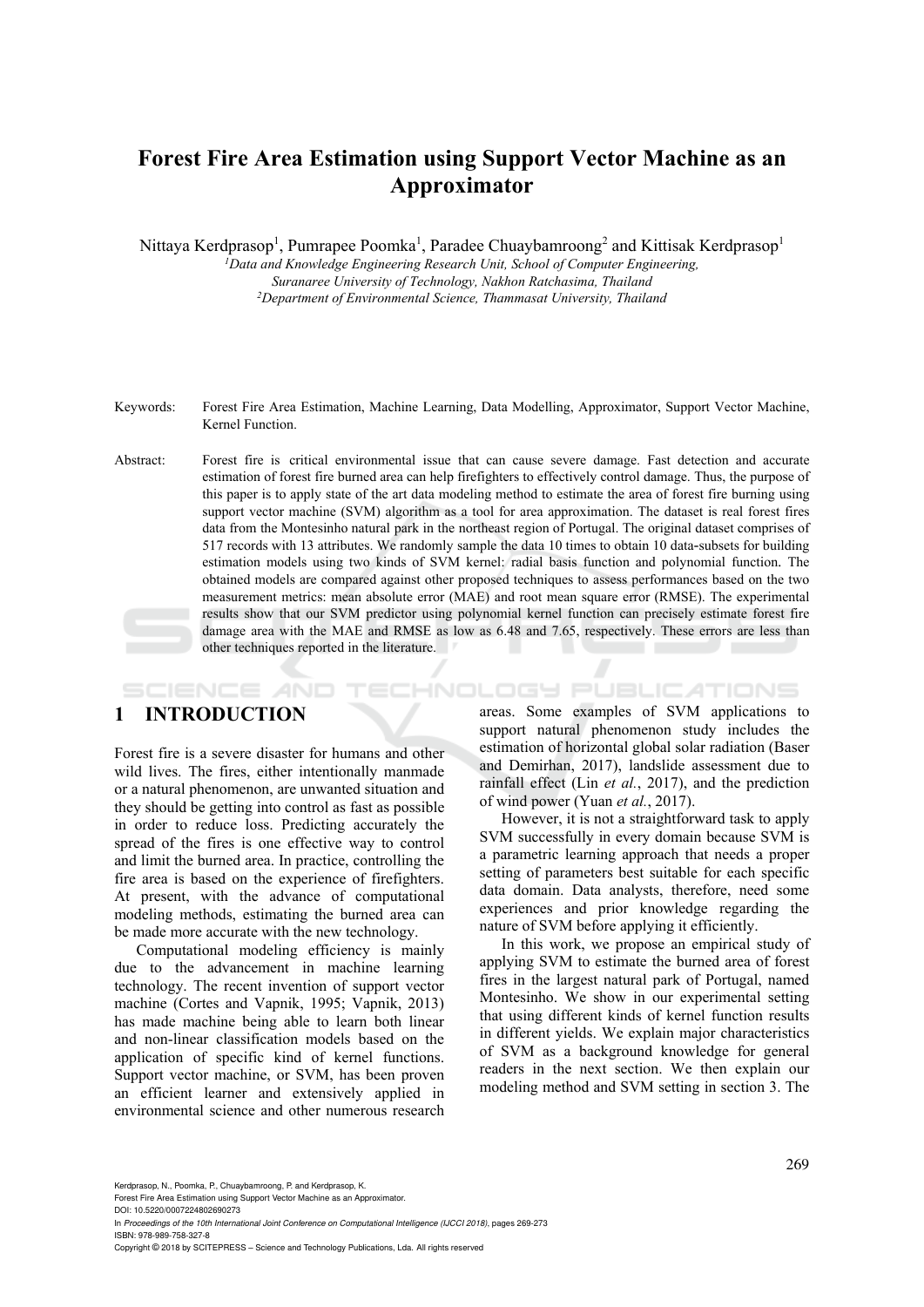experimental results are shown in section 4 and the conclusion is provided in section 5.

## **2 SVM CHARACTERISTICS**

SVM is a very fast and effective algorithm for learning a classification model. The term model means a concise form that can be used to classify future data into their correct class. SVM learns to build a model and represents it as a plane or a linear line. This line is called a *classifier*. Figure 1 illustrates the idea of learning SVM classification model from the available data of mixed classes: the one that is represented by dark dot, and the other class shown by light dot. The learning objective of SVM is to find a linear line being able to separate correctly data of one class from another.

In this simple example, a classification model is represented as a linear blue line in the middle of the figure. There are many possible linear lines being qualified to be a classifier, but there is only one optimal classifier. Optimality is judged from the farthest distance between the classification line and the data at the border lines. In Figure 1, the dashed lines on both sides of the classification line are boundaries for selecting the optimal model in such a way that the distance between the classification line to both borders are the wideset one. Data on the dashed lines are called *support vectors*.



Figure 1: SVM learning on linearly separable data.



Figure 2: The application of kernel function to learn classifier for non-linear separable data.

For data that cannot be separated easily with the linear line, some transformation function is needed to change the orientation of data to be conveniently separable through the straight line. Figure 2 illustrates the idea of data transformation. The function that transforms data from normal plane to a hyperplane is called a *kernel function*. With the power of data transformation through the application of proper kernel function, SVM can efficiently learn classifier that can classify non-linear data.

There are many possible kernel functions to transform data to be in a higher feature space that can help SVM linearly separating data. Among many existing functions, the most applicable one is the radial basis function. Its computation (Cristianini and Shawe-Taylor, 2000) is shown in (1) and (2). In our work, we also consider a simpler kernel function, called polynomial, as shown in (3).

$$
f\left(X_i, X_j\right) = exp\left(-\gamma \left(X_i - X_j\right)^2\right) \tag{1}
$$

$$
\gamma = -\frac{1}{2\sigma^2} \tag{2}
$$

$$
f\left(X_i, X_j\right) = \left(\gamma X_i, X_j + \theta\right)^q \tag{3}
$$

where  $\gamma$  is gamma parameter,  $X_i$  is a vector of input variables,  $X_i$  is the target variable,  $\sigma$  is a free variable, *q* is the degree of polynomial function, and θ is the bias.

## **3 RESEARCH METHODOLOGY**

#### **3.1 Study Area and Data Preparation**

The forest fire data used in our study are historical events occurred at the Montesinho natural park (Figure 3).



Figure 3: Location of Montesinho natural park in the northeast of Portugal.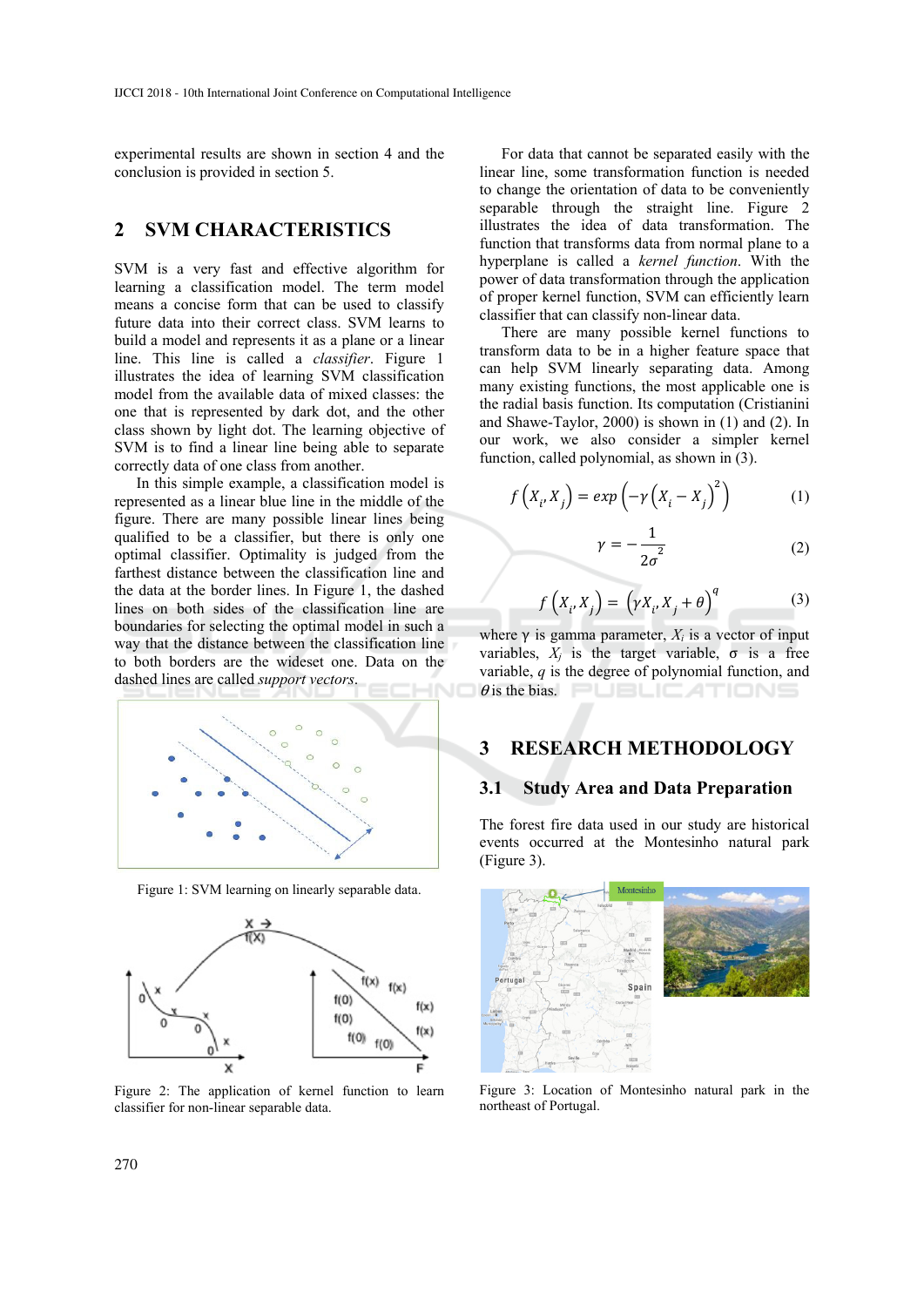This park covers  $748 \text{ km}^2$ , or  $74,229 \text{ ha}$ , in the mountainous region of the northeast Portugal with altitude ranges from 438 m in the lower valley to 1481 m over the mountain top (Castro *et al.*, 2010).

The forest fire data are publicly available at the UCI machine learning repository (https://archive.ics. uci.edu/ml/datasets/forest+fires). Fire data had been collected from January 2000 to December 2003 comprising of 517 records with 13 attributes in each record. In our study, we select only 9 attributes to be used in the modeling process. The attribute details are summarized in Table 1.

Table 1: Forest fire data attributes and meaning.

| <b>Attribute name</b> | <b>Description</b>       | Unit              |
|-----------------------|--------------------------|-------------------|
| <b>FFMC</b>           | Fine Fuel Moisture Code  |                   |
| DMC                   | Duff Moisture Code       |                   |
| DC                    | Drought Code             |                   |
| ISI                   | Initial Spread Index     |                   |
| Temp                  | Temperature              | $^{\circ}$ C      |
| <b>RH</b>             | <b>Relative Humidity</b> | $\frac{0}{0}$     |
| Wind                  | Wind speed               | km/h              |
| Rain                  | Rain volume              | mm/m <sup>2</sup> |
| Area                  | Total burned area        | ha                |

The attributes FFMC, DMC, DC, ISI are parts of major components to compute the danger rating scales of forest fires (Taylor and Alexander, 2006). The FFMC determines influence of litters for the ignition and spread of fire. The DMC and DC identify fire intensity, while ISI correlates to the fire velocity spread. The other four attributes (temp, RH, wind, rain) are meteorological data that can also affect fire spread. The target of our modeling is the last attribute, area.

#### **3.2 Modeling Techinque**

Prior to the modeling process of fire area estimation, we have to explore the distributions of our data. From data exploration, we have found that from the 517 records, there are 247 records (almost 48%) that burned area is zero. This is due to the data collection threshold that burned area less than 100 m<sup>2</sup> shall not be recorded. We, therefore, have to rescale the burned area with the formula shown in (4).

*burned area* = 
$$
ln(\text{area} + 1)
$$
 (4)

The comparison of original burned area and the new one after transformation is graphically shown in Figure 4. The transformation makes data less skew and hence can increase correctness on burned area prediction.



Figure 4: Distributions of the burned area in the original data (above) compared to the area after logarithmic scaling (below), where vertical axis is frequency of fires and horizontal axis is the burned area.

We then randomly select ten datasets of equal size for the purpose of ten iterations of train SVM to build model and test the built model (10-fold cross validation). For the SVM learning with radial basis kernel function, we set the gamma (γ) parameter to be 80. For the SVM training with polynomial kernel function, the learning parameters  $q = 7$ ,  $\gamma = 1$ , and  $\theta = 1$ .

The model testing has been performed ten times and the model's performances are evaluated with the mean absolute error (MAE) and root mean square error (RMSE) metrics. The computations (Al Janabi, Al Shourbaji, and Salman, 2017) of MAE and RMSE are shown in  $(5)$  and  $(6)$ , respectively.

$$
MAE = \frac{\sum_{i=1}^{n} \left| Y_i - \widehat{Y}_i \right|}{n}
$$
 (5)

$$
RMSE = \sqrt{\frac{\sum_{i=1}^{n} (Y_i - \widehat{Y}_i)^2}{n}}
$$
 (6)

where  $Y_i$  is the actual value of burned area,  $\hat{Y}_i$  is the estimated burned area, and *n* is the number of data records.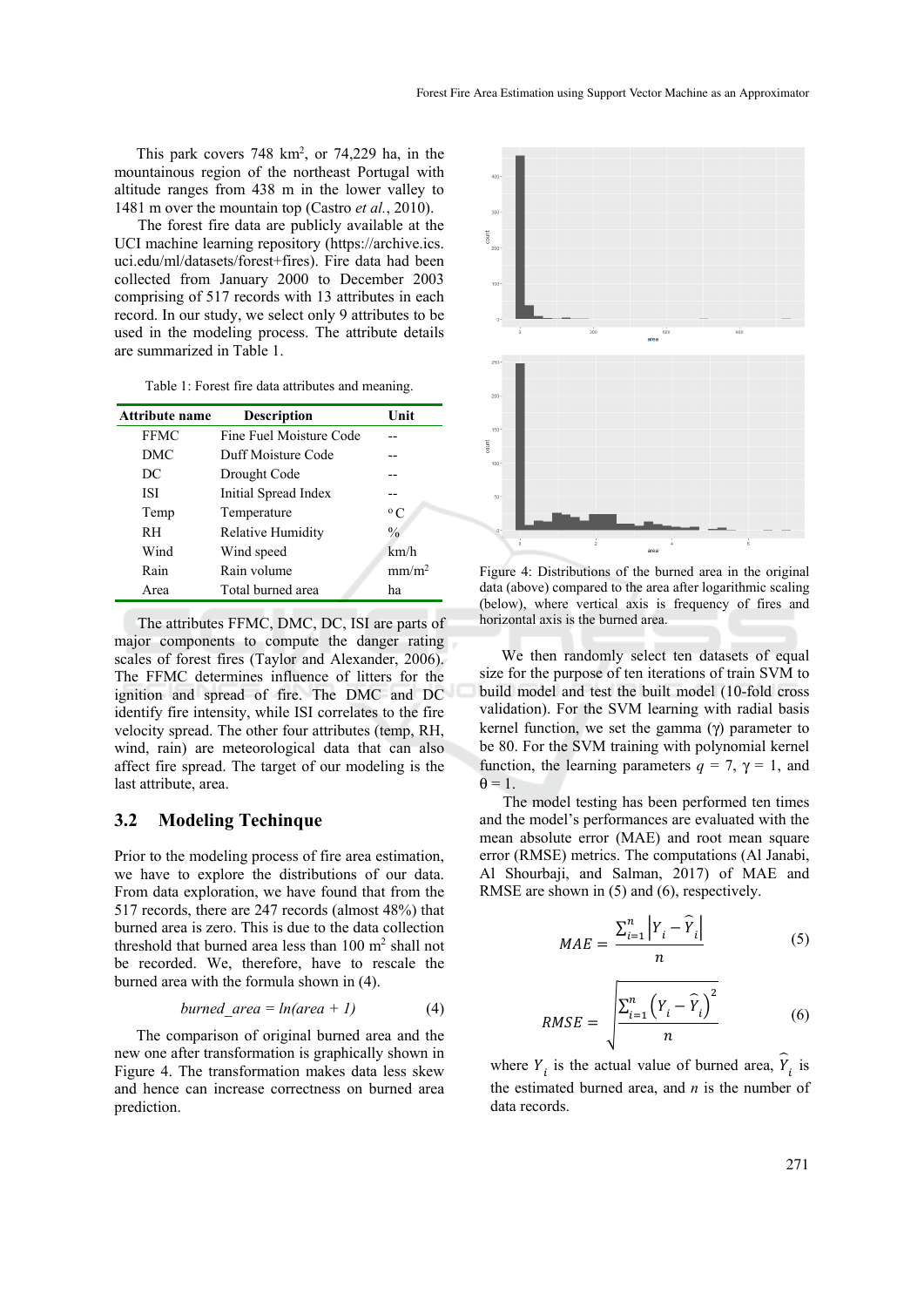## **4 RESULTS AND DISCUSSION**

The results of forest fire burned area prediction from the ten iterations of SVM learning algorithm using polynomial and radial basis kernel functions are illustrated in Table 2. For the specific application of natural phenomenon prediction such as forest fires, polynomial kernel produces more accurate estimation than the radial basis function. The prediction results are graphically shown in Figure 5.

| Table 2: Error evaluation results from the ten iterations of |  |  |  |
|--------------------------------------------------------------|--|--|--|
| SVM-polynomial and SVM-radial basis kernel functions.        |  |  |  |

|                | <b>MAE</b>         |         |                                              | <b>RMSE</b> |  |  |
|----------------|--------------------|---------|----------------------------------------------|-------------|--|--|
| No.            | SVM-<br>polynomial | SVM-    | SVM-<br>radial basis polynomial radial basis | SVM-        |  |  |
|                |                    |         |                                              |             |  |  |
| 1              | 6.4814             | 11.0621 | 7.6575                                       | 56.0906     |  |  |
| $\overline{c}$ | 6.4813             | 11.0619 | 7.6577                                       | 56.0906     |  |  |
| 3              | 6.4814             | 11.0618 | 7.6578                                       | 56.0906     |  |  |
| 4              | 6.4814             | 11.0620 | 7.6576                                       | 56.0906     |  |  |
| 5              | 6.4813             | 11.0624 | 7.6575                                       | 56.0907     |  |  |
| 6              | 6.4813             | 11.0621 | 7.6574                                       | 56.0906     |  |  |
| 7              | 6.4812             | 11.0619 | 7.6574                                       | 56.0906     |  |  |
| 8              | 6.4814             | 11.0623 | 7.6577                                       | 56.0907     |  |  |
| 9              | 6.4816             | 11.0620 | 7.6577                                       | 56.0906     |  |  |
| 10             | 6.4815             | 11.0620 | 7.6577                                       | 56.0907     |  |  |
| Avg.           | 6.4814             | 11.0620 | 7.6576                                       | 56.0906     |  |  |



Figure 5: Comparative plots showing estimation errors of radial basis kernel (above) and polynomial kernel (below).

From the prediction plots in Figure 5, it is noticeable that the radial basis kernel cannot predict correctly burned area wider than 100 ha. To analyze absolute errors, we show the boxplot in Figure 6 and the errors made by radial basis kernel are from the too high approximation.

The SVM learning using exactly the same set of forest fire data also appears in the literature (Al Janabi, Al Shourbaji, and Salman, 2017; Cortez and Morais, 2007). But the kernel application, the data attribute selection, and SVM parameter setting are different from our work. The prediction results of our work as compared to others are also summarized and shown in Table 3.

From the comparative results, it is our SVM with polynomial kernel model that performs the most accurate prediction of forest fire burned area.



Figure 6: Boxplot showing absoluter errors of polynomial kernel (left) against the radial basis kernel (right).

Table 3: Comparative performance of SVM predictors.

| Modeling method                  | <b>RMSE</b> | MAE    |
|----------------------------------|-------------|--------|
| Our SVM with polynomial kernel   | 7.65        | 6.48   |
| Our SVM with radial basis kernel | 56.09       | 11.06  |
| SVM by Cortez and Morais (2007)  | 64.70       | 12.71  |
| SVM by Al Janabi et al. (2017)   | 54.00       | 282.40 |

## **5 CONCLUSIONS**

In this work, we study the performance of support vector machine (SVM) algorithm when it has been applied to the environmental domain to predict burned area of the forest fires. SVM and other computational models such as logistic regression, artificial neural network, and particle swarm intelligence have recently been applied to the